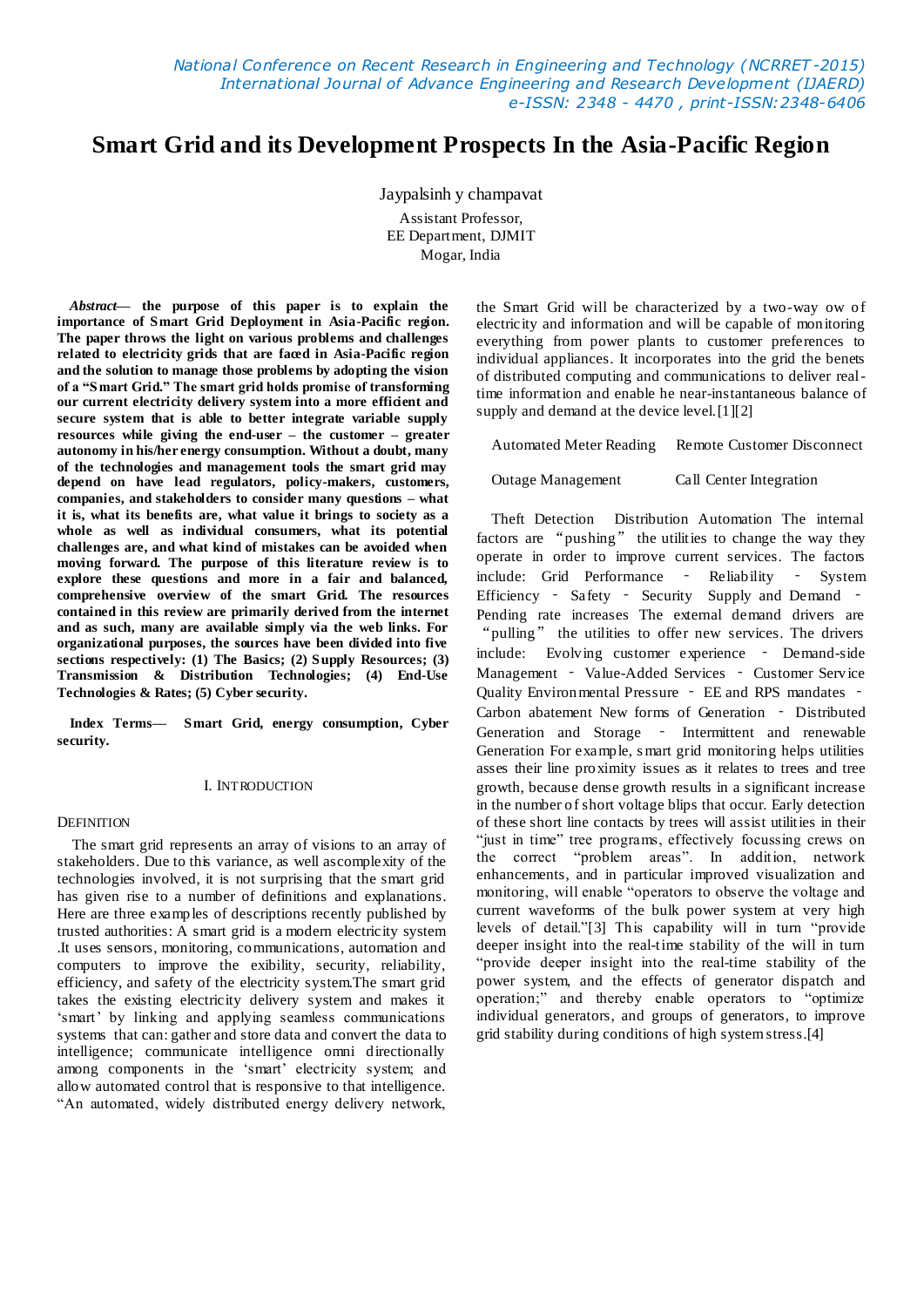# II. MOVING BEYOND AMI TO ADOPT A SMART GRID VISION (SMART METERS / ADVANCED METERINGINFRASTRUCTURE (AMI))

Smart meters and the information backhaul systems required to support them are probably the best known, and also likely the most expensive, building block supporting a smart grid. As of September 30, 2009, electricity distributors in Ontario had installed approximately 2,883,000 residential and 171,000 general service (<50 kW) meters[5]. In the Ontario Energy Board's March 2010 audit of electricity distributors' smart meter regulatory accounting, they found capital expenditures for all meters to be about \$633 million, and OM&A expenditures to be \$63 million. Fully enabled smart meters can communicate in realtime between users and energy suppliers about energy use and prices, coordinate household consumption based on these signals and customer preferences, and facilitate measurement and custom-ized pricing. AMI can also enable net-metering which allows for the of electricity onto the grid from residential or commercial distributed power generation. The process of determining electricity usage and then billing accordingly has high transaction costs on a manual meter reading system, especially in regions that involve considerable driving distance from the utility to the meters, as in parts of Canada. A number of reports identify avoided meter reading costs as a major benet of AMI[6]. The Brattle Group, for instance, provides an illustrative theoretical example of a smart power region with one million residential customers, 100,000 small and medium commercial and industrial customers, and 5,000 large commercial and industrial customers. With annual meter O&M costs assumed to be \$18 million per year, the present value of avoided meter reading costs, over a 20 year forecast horizon.

As power failures occur relatively in this region especially India, Nepal, China as compared to other regions, there"s been an urgent need to renovate the country's power network and since 2005 the research projects and government policies focusing on smart grid and next generation electric networks have been carried out[7]. The above challenges can only be met if we move towards the future vision of electricity system and making our electricity network "Smart". The user specified quality, security and reliability of supply for the digital age can be achieved. Harmonized legal frameworks facilitating crossborder trading of power and grid services, extensive small and distributed generation connected close to end customers etc…all can be achieved. But all this is very far until and unless we move our approach towards Smart Grid. "A Smart Grid is an electricity network that can intelligently integrate the actions of all users connected to it –generators, consumers and those that do both in order to efficiently deliver sustainable, economic and secure electricity supplies[8]." Smart Grid refers to next generation Electric power network that makes use of IT and other high technologies so as to operate intelligently. Compared to telecom industry the power sector has not developed remarkably in terms of innovative technologies. But if we see the scenario of telecom industry, earlier say 8-10 years back the telecom industry was not developed as it is today. The mobile phones were just used as a means of wireless communication i.e. just for outgoing and

incoming calls. But now the remarkable revolution has been observed in this industry from past 5-8 years wherein now this industry with the use of latest IT and other innovative technologies offer thousands of services to its end customers [9][10]. Now it's the turn of power sector, as, smart grid by revolutionizing the electric power networks and being almost as powerful as the Internet, is attracting many attentions among various industries[11].

When power prices are volatile or supplies are short, reducing peak loads becomes a top priority for utilities. Billing customers for energy based on the time of day has proved to be a viable means for reducing peak loads. This case study examines one of the first field trialsof time-of-use [TOU] tariffs and automated meter reading technologies, how they worked, the results, and why the program ended abruptly."[12]

One of the objectives of our Smart Grid City initiative is to demonstrate the possibilities that smart grid technologies have for the enhancement of the grid of the future as well as its impact on the environment. We are also anticipating significant involvement in the effort from regulators and legislators as well to help educate them on those possibilities. The goal will not be to request specific recovery on the dollars we invest in the Smart Grid City effort but rather set the stage and work with the regulators on how recovery should be sought in the future. Because of the potential for rate return degradation and uncompensated demand destruction that the smart grid will result in, we believe that regulatory structures will need to be significantly different in the future than they are today[13]. Our hope is to use Smart Grid City to help bring awareness to these issues and enable regulators an opportunity to see the value of smart grid and be open tomaking changes; perhaps even provide that test ground to experiment with different regulatory scenarios<sup>[14]</sup>.

## III. ONGOINGPROJECTS IN ASIA- PACIFIC REGION

China has embarked on a 10-year project to build a "Smart Grid" that will catapult its power transmission into the digital age, securing electricity supplies and boosting energy conservation[16]. The Government of India has devised a scheme which is called the Restructured Accelerated Power Development and Reforms Program to address the strengthening & upgrading of the Indian transmission and distribution network. The program calls for an investment of US \$10 billion over a five year span[16].

The Japanese trade ministry has estimated the shift to renewable power will require a grid upgrade at a cost of between US\$ 51 Billion and US\$74 Billion by 2030. Korea aims to create a nationwide Smart Grid by 2030 for an electricity market worth US\$ 60 Billion[17].

## IV. CONCLUSIONS AND SUGGESTIONS FOR REGIONAL APPROACH TO SMART GRID DEVELOPMENT

Even An additional consideration for states is the need to coordinate their activities with one another. Many of the